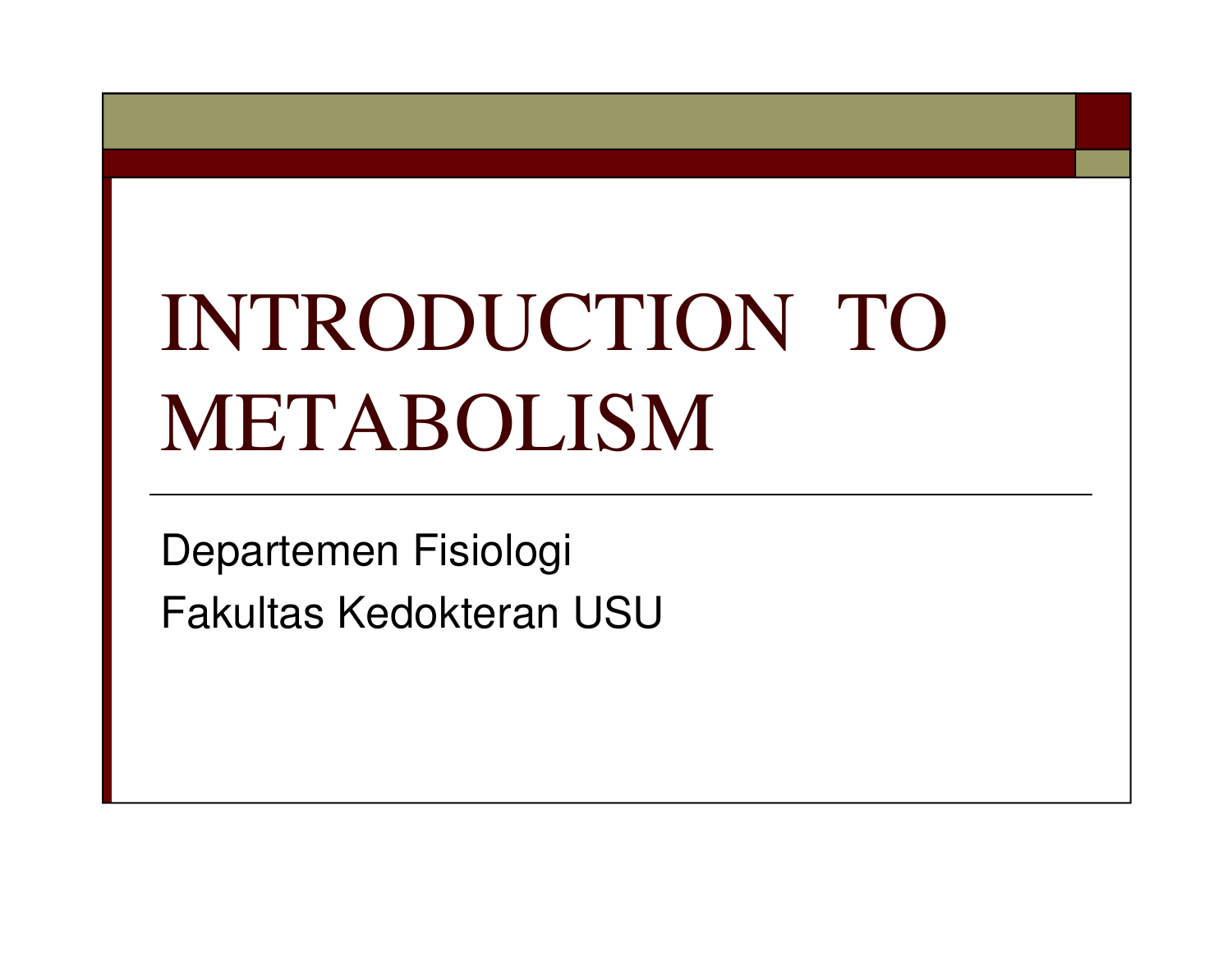# **Metabolism**

- ALL CHEMICAL REACTIONS NECESSARY TO MAINTAIN LIFE
- $\bullet$  Anabolic reactions – synthesis of larger molecules from smaller ones
- $\bullet$  Catabolic reactions – hydrolysis of complex structures into simpler ones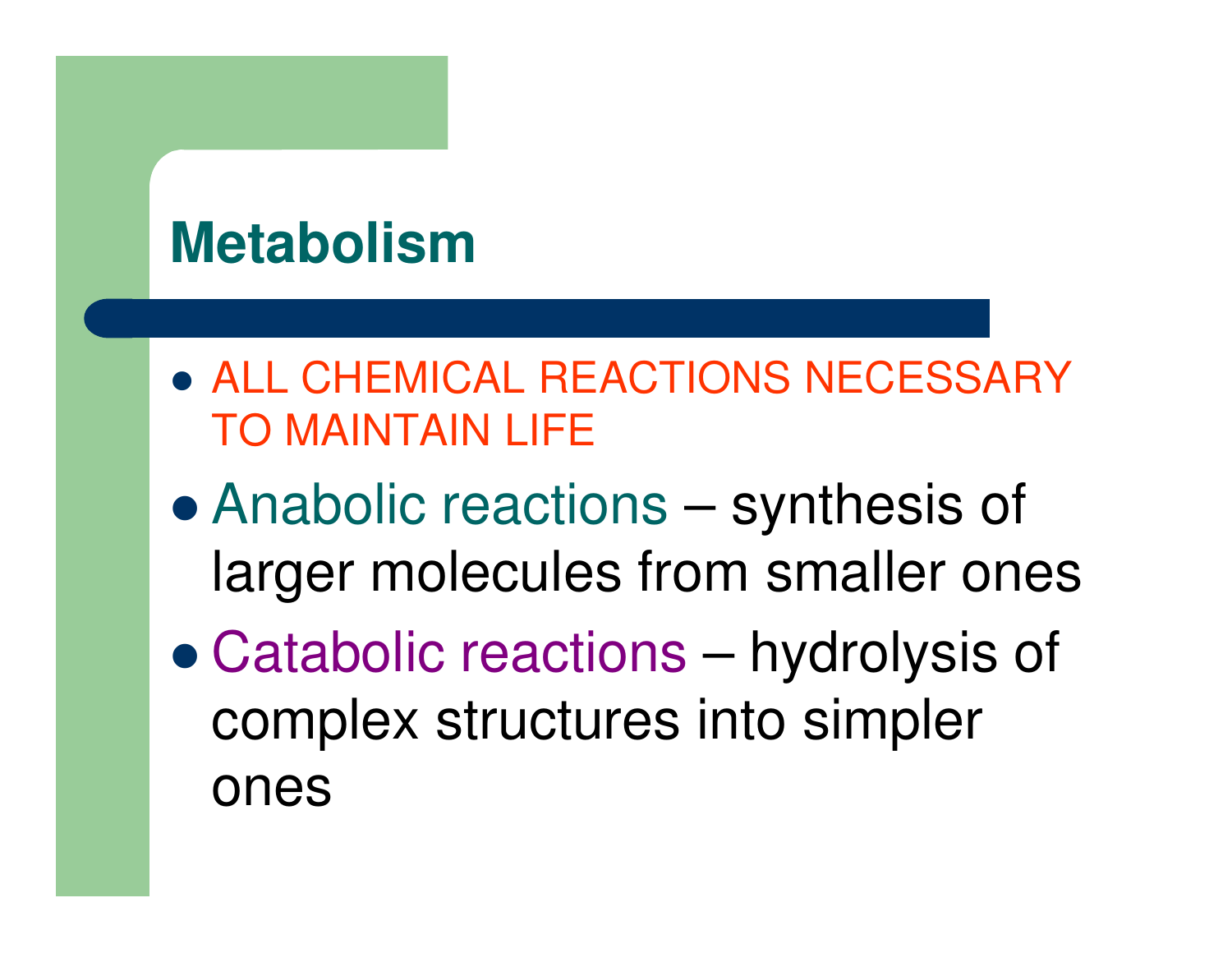## Metabolism

-

 Cellular respiration – food fuels are broken down within cells and some of the energy is captured to produce ATP

 Enzymes shift the high-energy phosphate groups of ATP to other molecules

■ These phosphorylated molecules are activated to perform cellular functions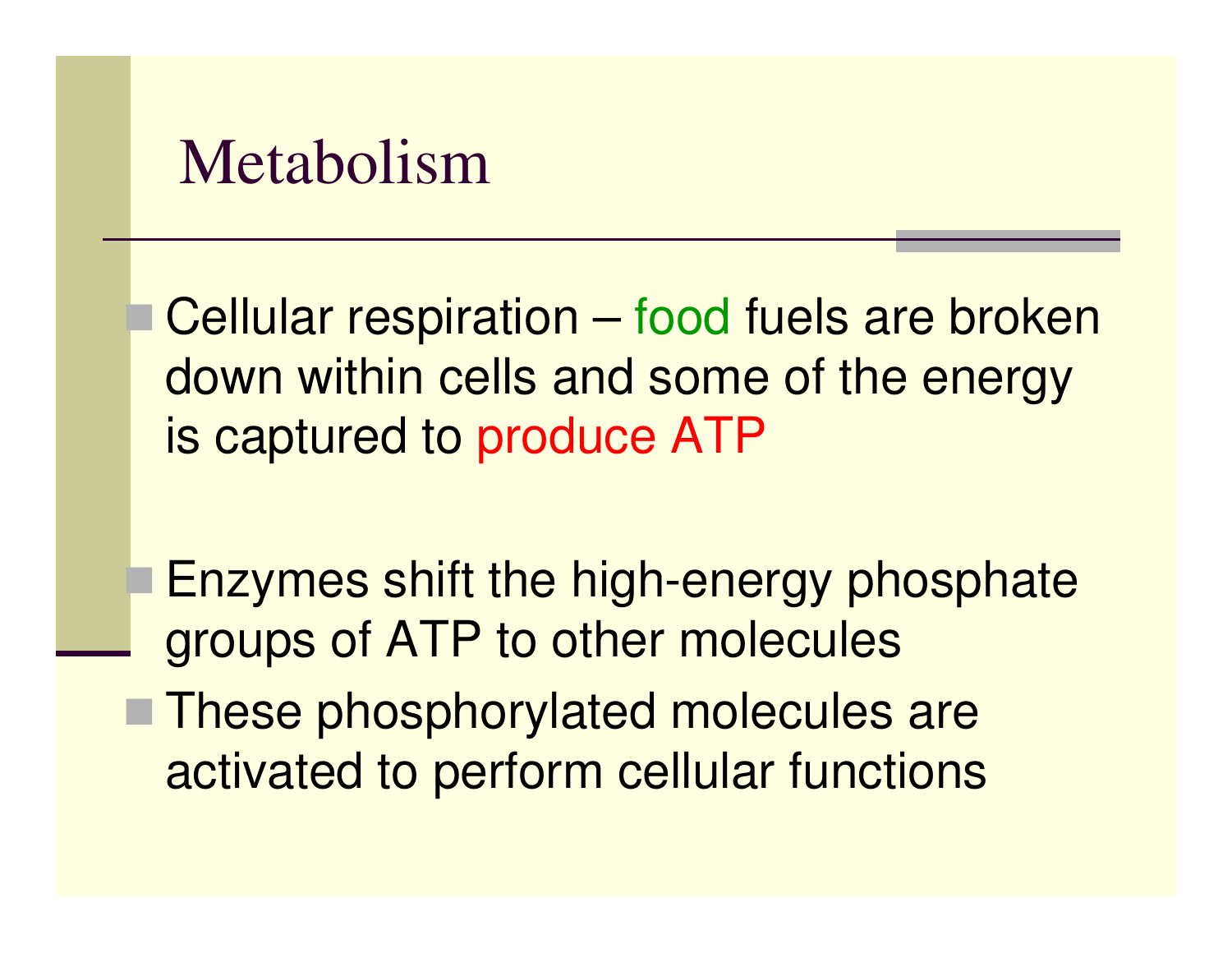#### ATP functions : "energy currency" in metabolism

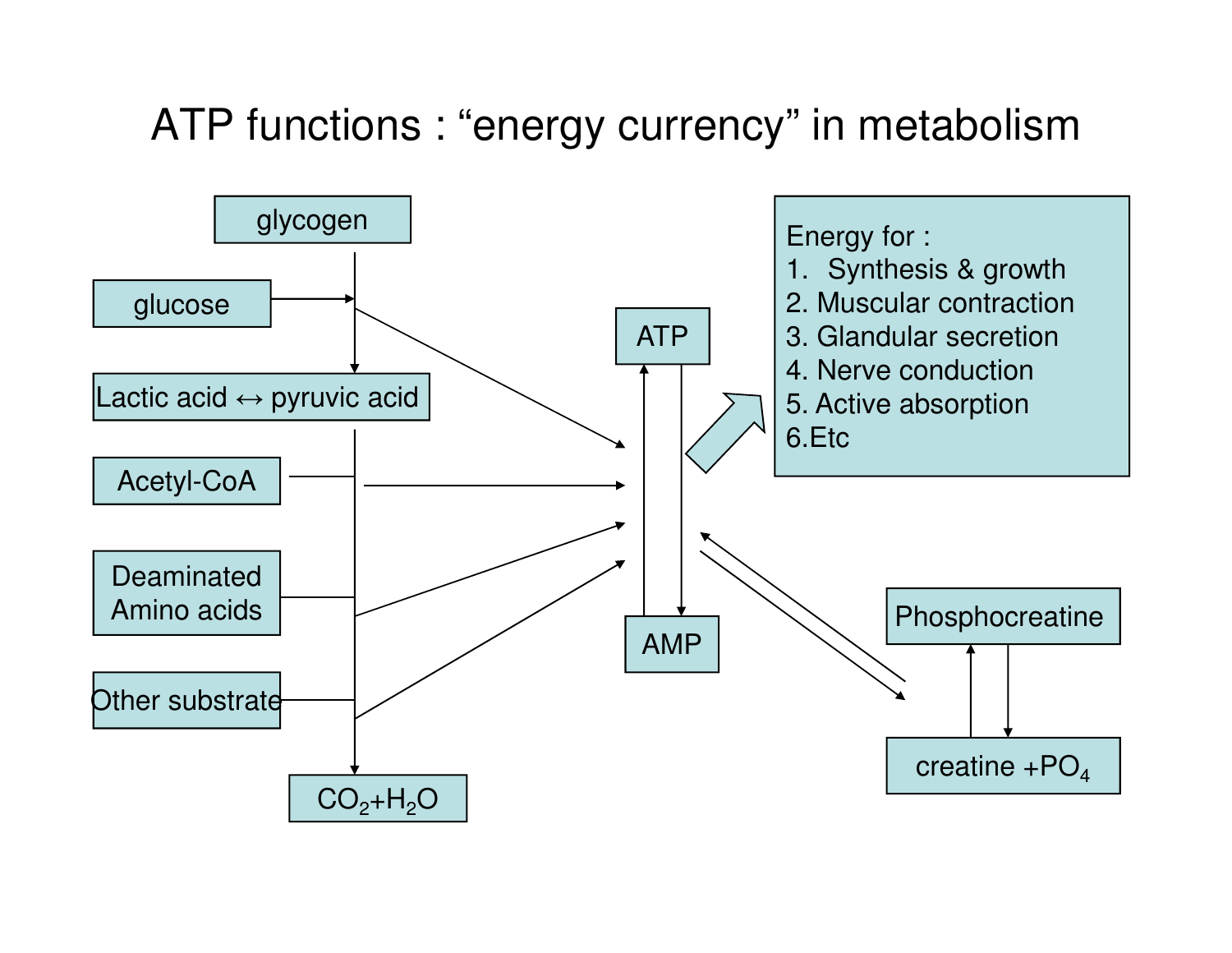# Stages of Metabolism

Energy-containing nutrients are processed in three major stages :

- Digestion breakdown of food;<br>Dutrients are transported to tiss nutrients are transported to tissues
- **Anabolism and formation of catabolic** intermediates where nutrients are: **<u>n</u> Built into lipids, proteins, and glycogen** Broken down by catabolic pathways to pyruvic acid and acetyl CoA
- Oxidative breakdown nutrients are catabolized to carbon dioxide, water, and ATP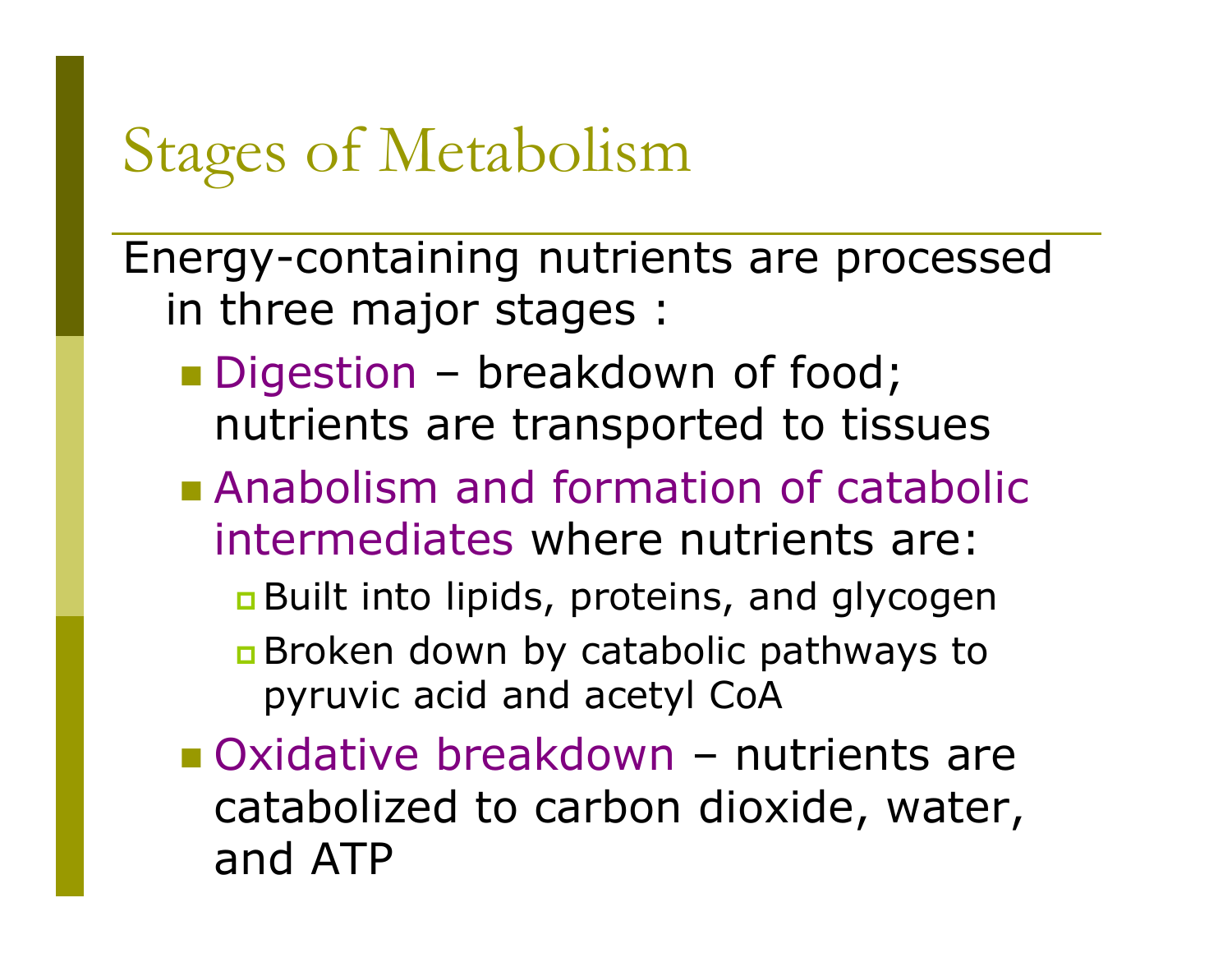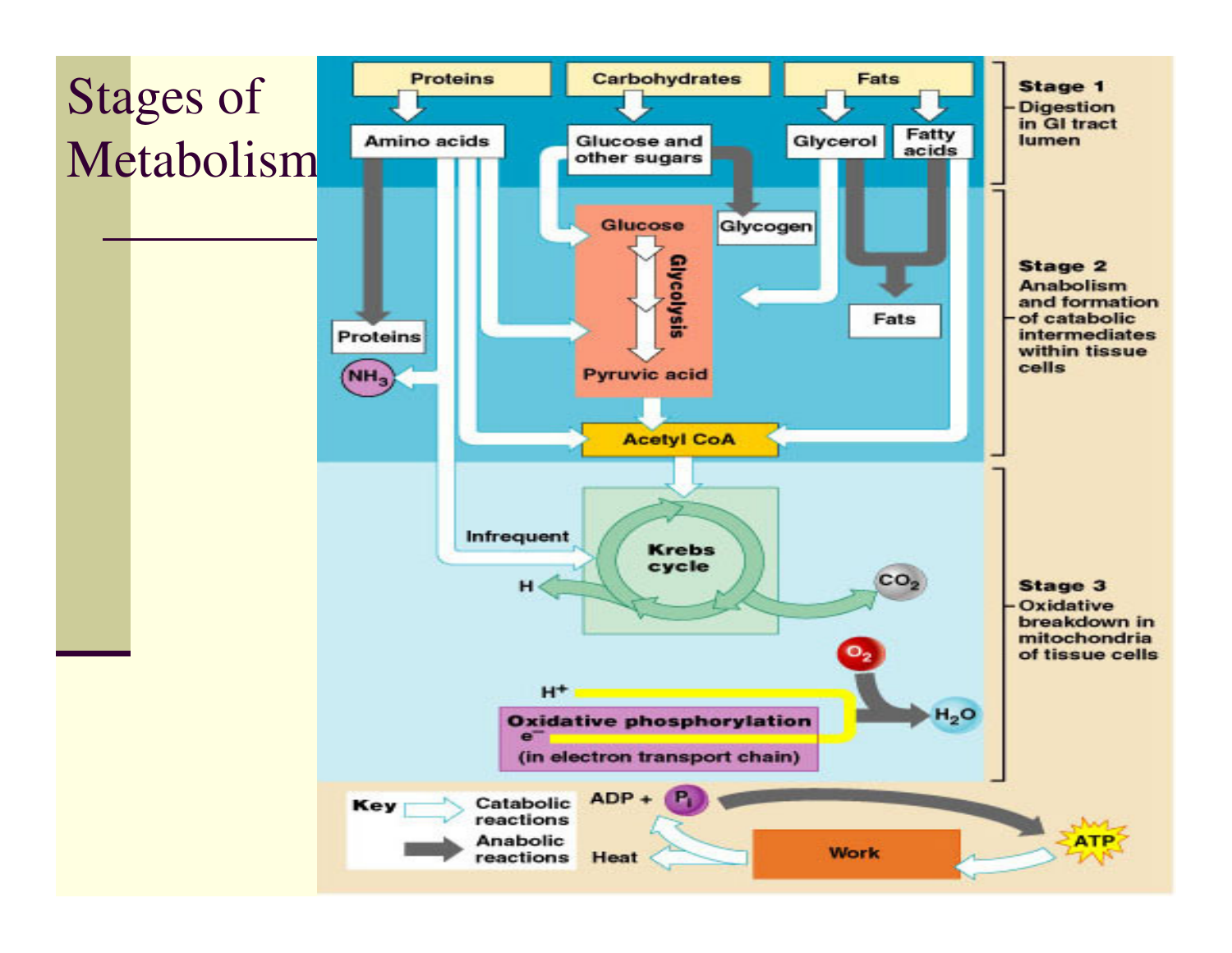# Absoprtive and Postabsorptive States

Metabolic controls equalize blood concentrations of nutrients between two states

# **□** Absorptive

**The time during and shortly after nutrient** intake

# **O** Postabsorptive

- **The time when the GI tract is empty**
- **Energy sources are supplied by the** breakdown of body reserves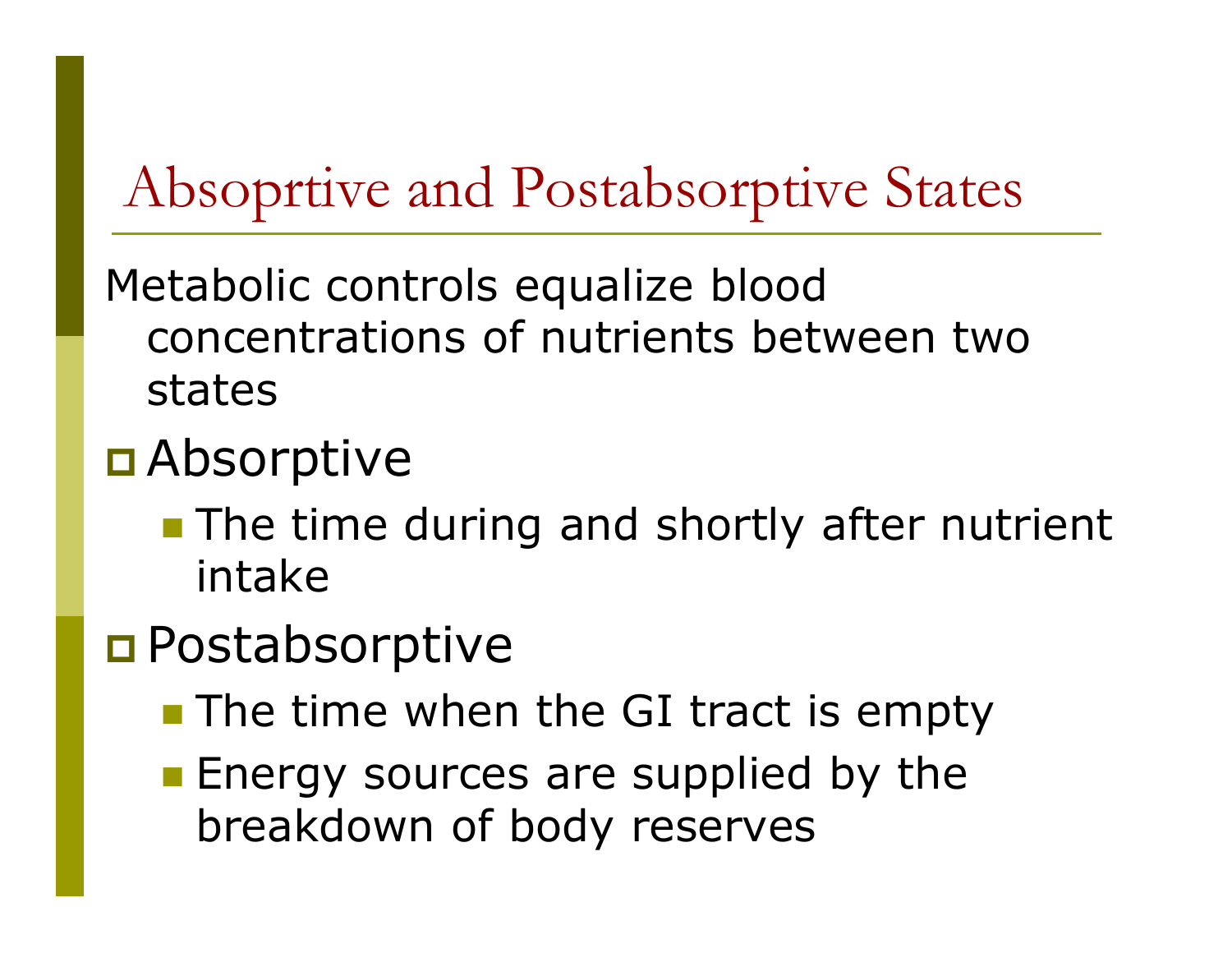#### **Absorptive State , "Fed State" : Anabolic Processes**

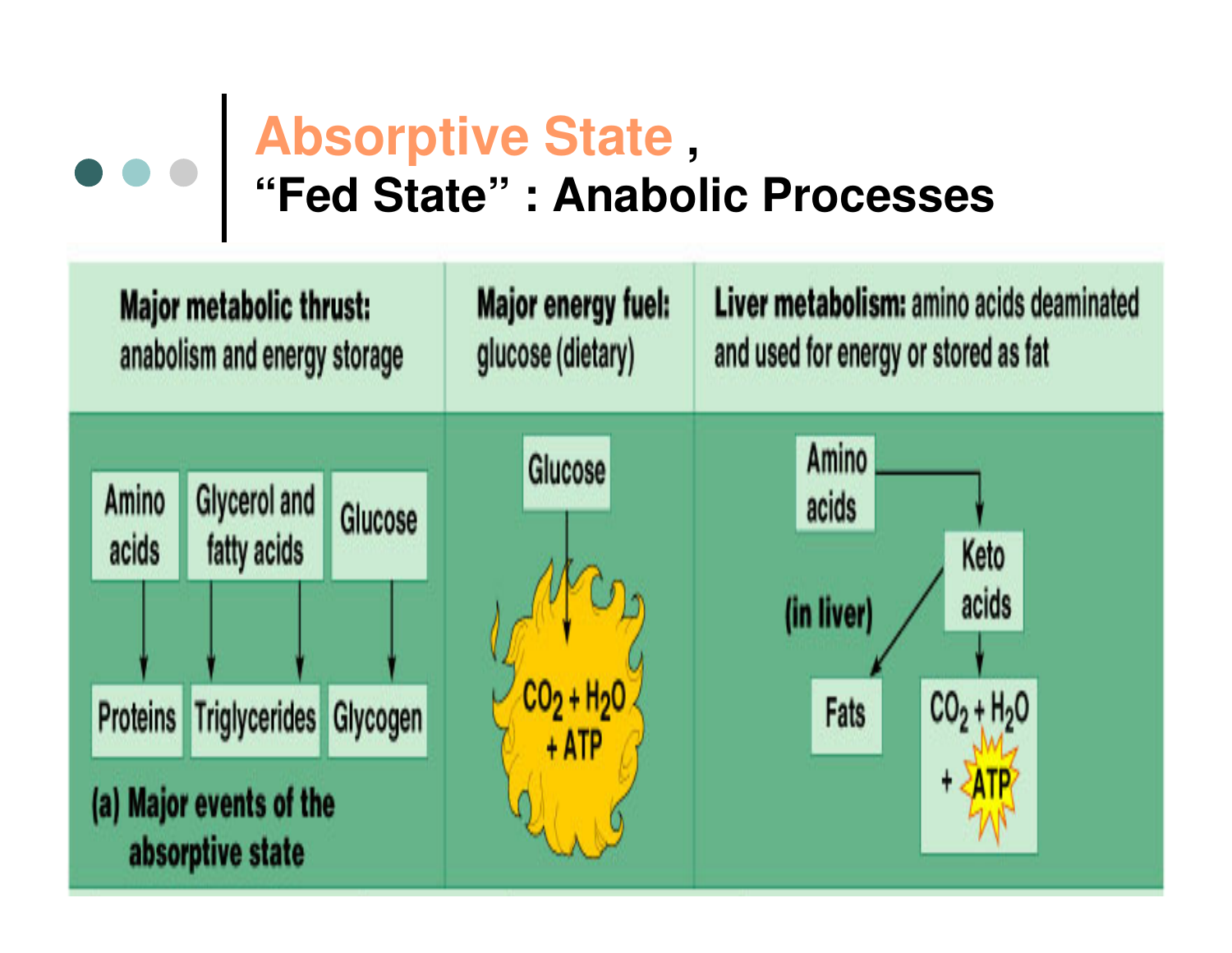## Absoprtive State

- **O** The major metabolic thrust is anabolism and energy storage
	- **E** Amino acids become proteins
	- **Glycerol and fatty acids are converted to** triglycerides
	- **E** Glucose is stored as glycogen
- $\Box$  Dietary glucose is the major energy fuel
- **Excess amino acids are deaminated and** used for energy or stored as fat in the liver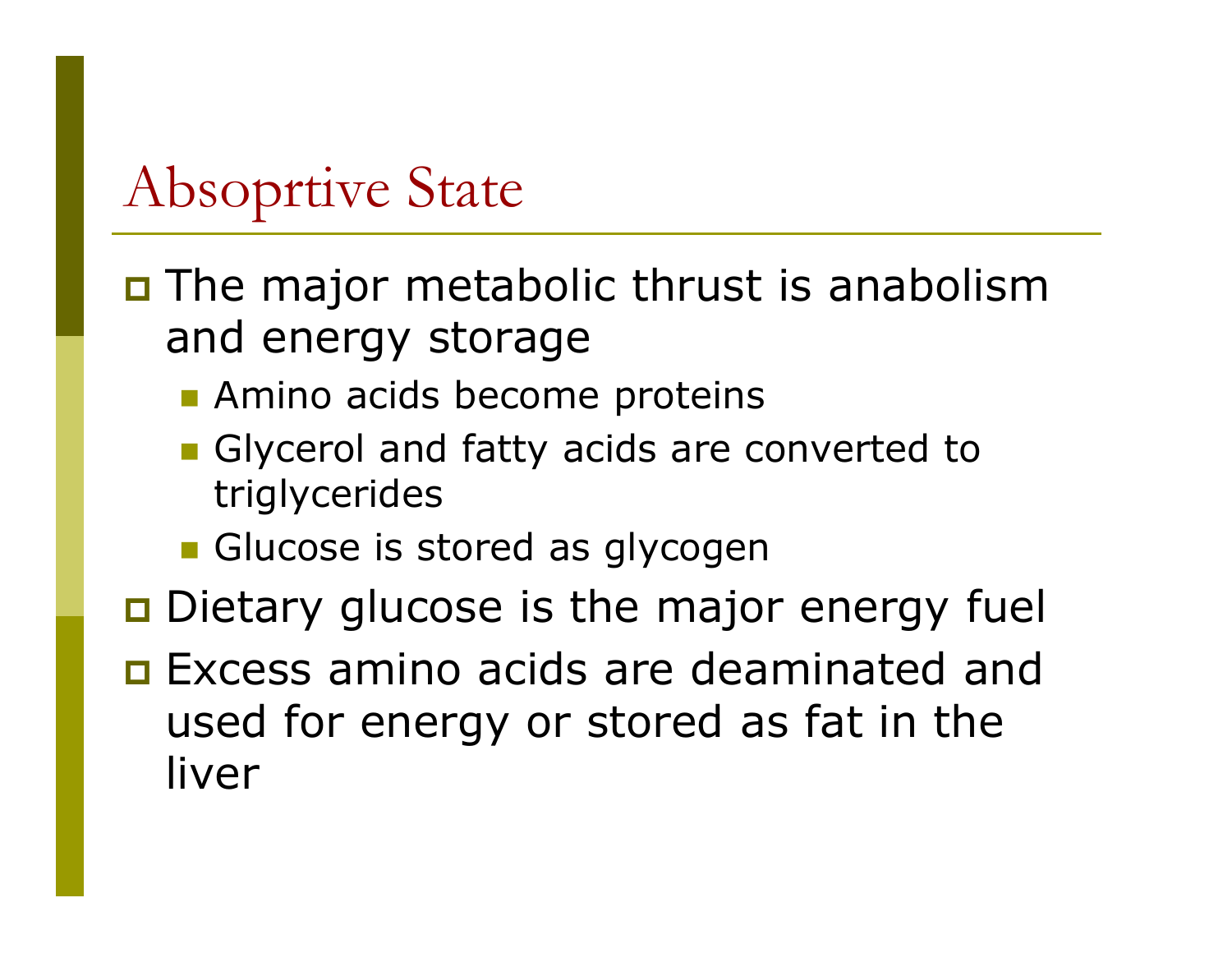#### $\Box$  Reversible pathways shift to anabolic processes

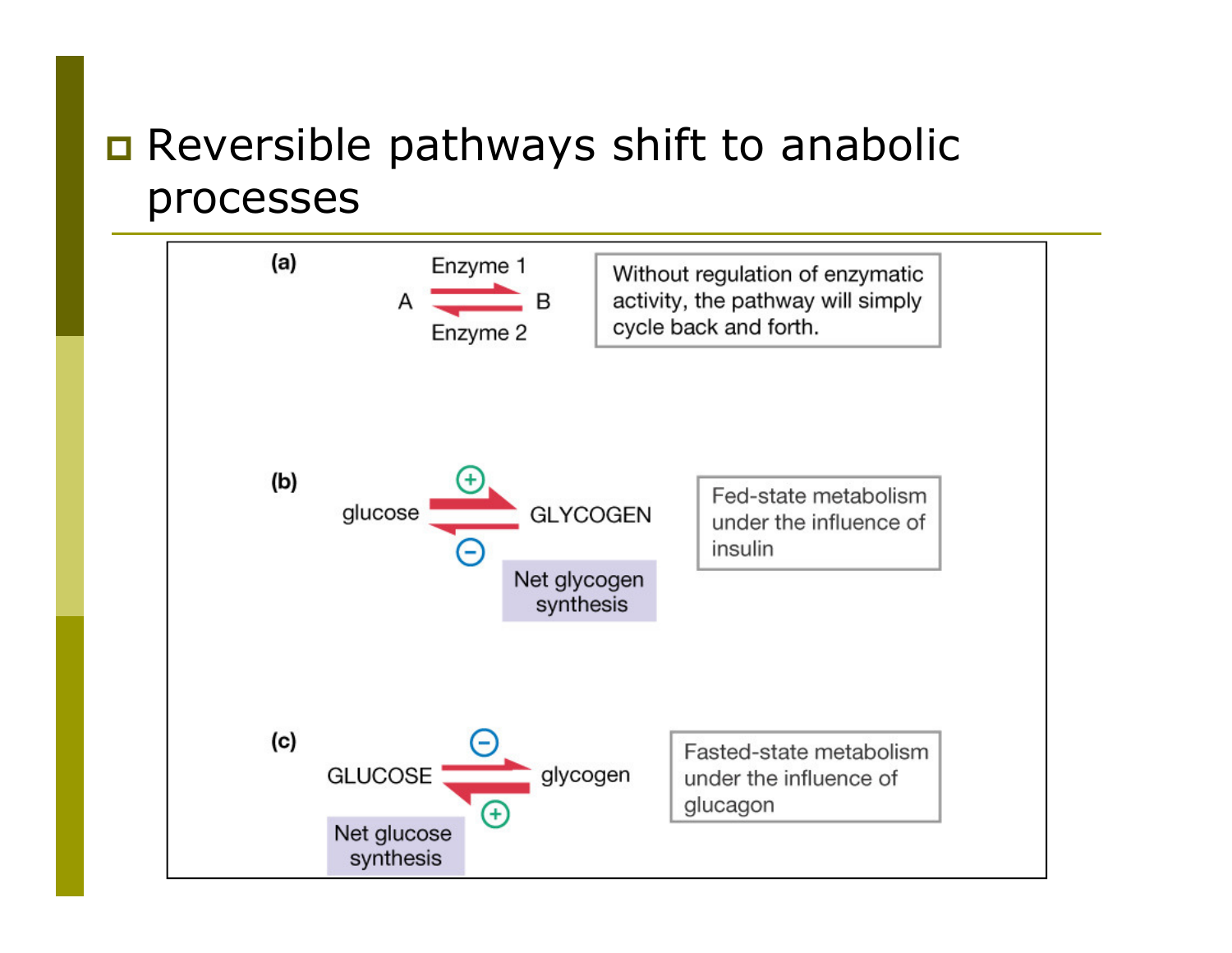#### pal Pathways Of the

## Absorptive State

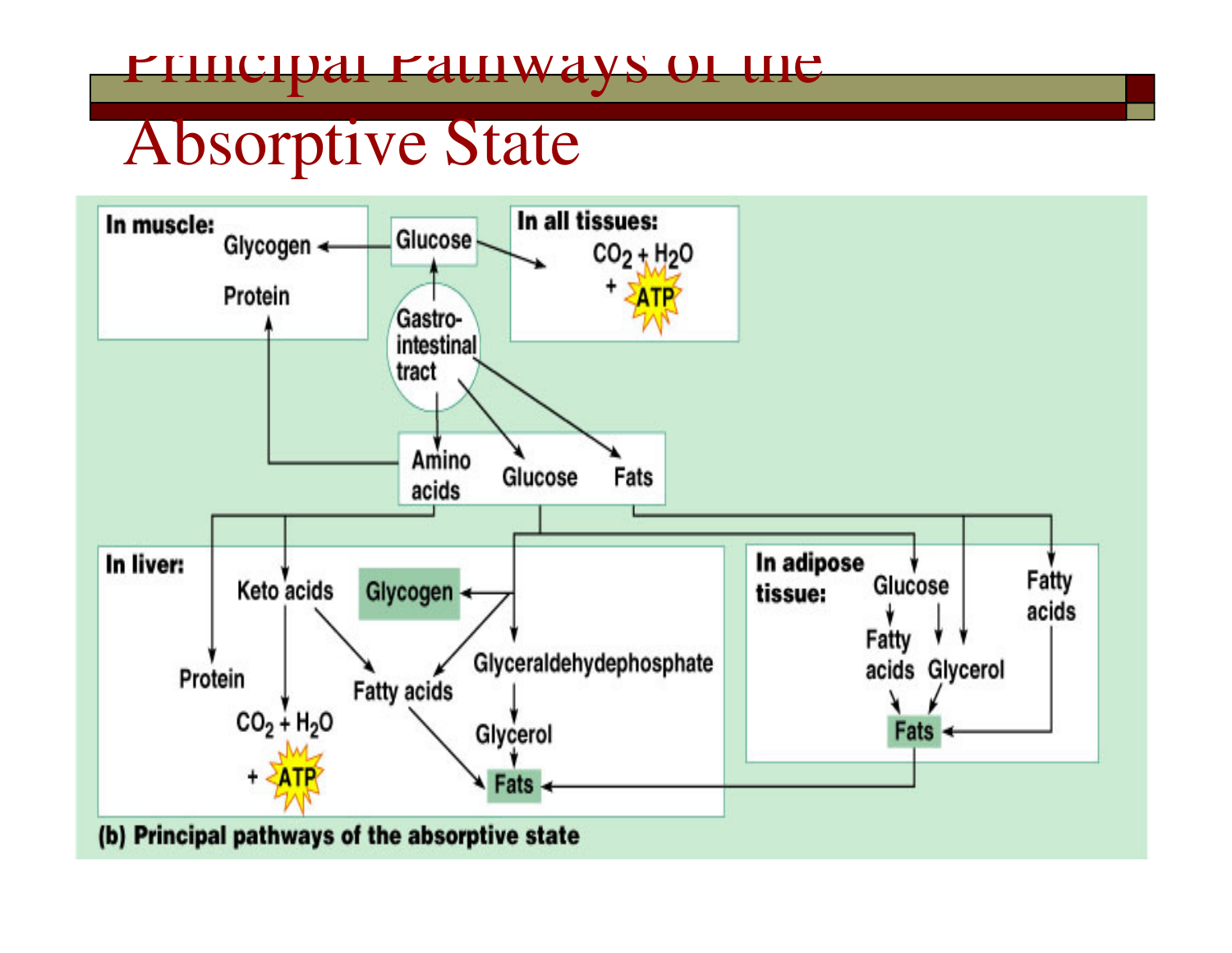Principal Pathways of the Absorptive State

- □ In muscle:
	- Amino acids become protein
	- Glucose is converted to glycogen
- $\Box$  In the liver:
	- Amino acids become protein or are deaminated to keto acids
	- Glucose is stored as glycogen or converted to fat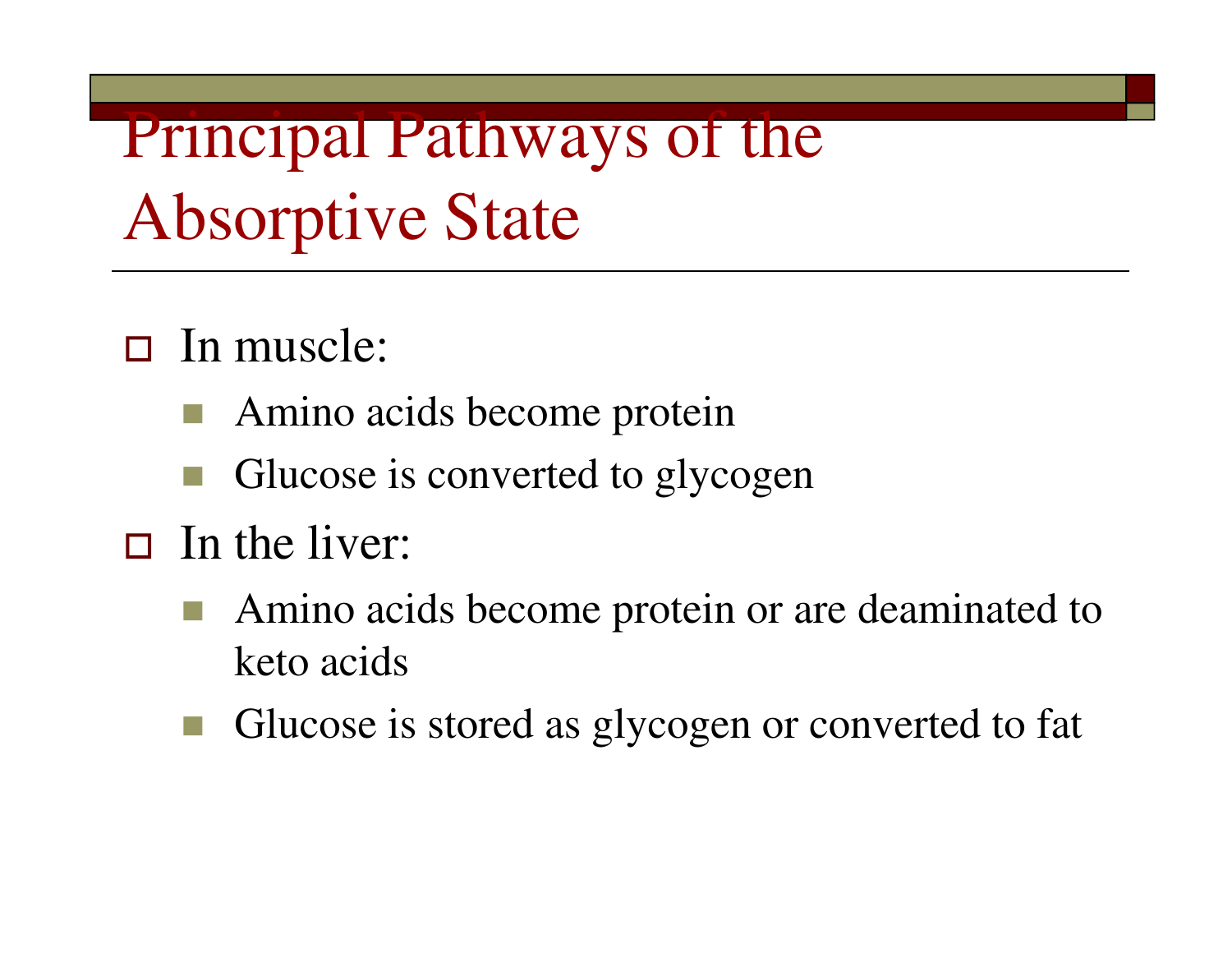Principal Pathways of the Absorptive State

- □ In adipose tissue:
	- Glucose and fats are converted and stored as fat
- $\Box$  All tissues use glucose to synthesize ATP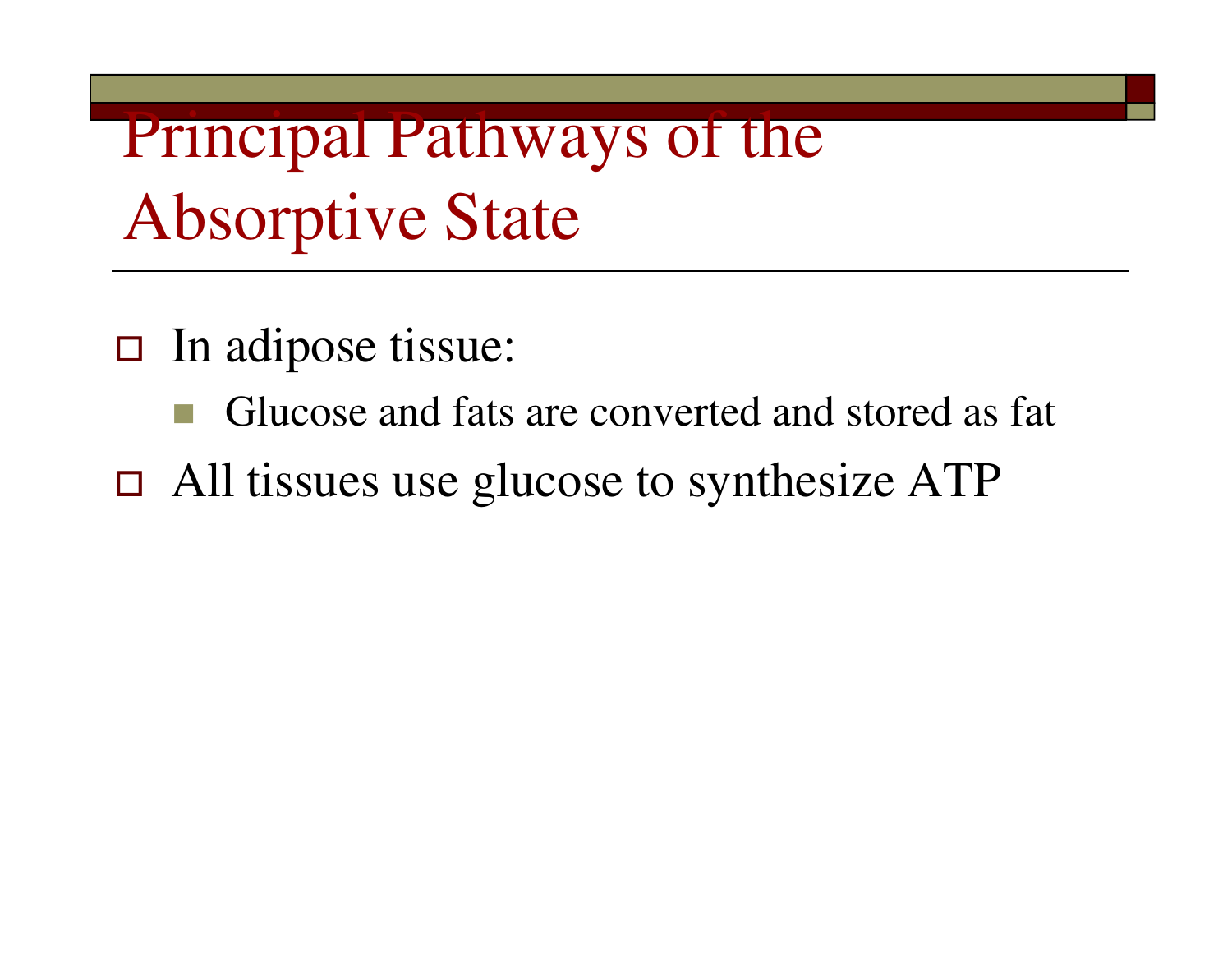# Postabsorptive State, "Fasted State" : Catabolic

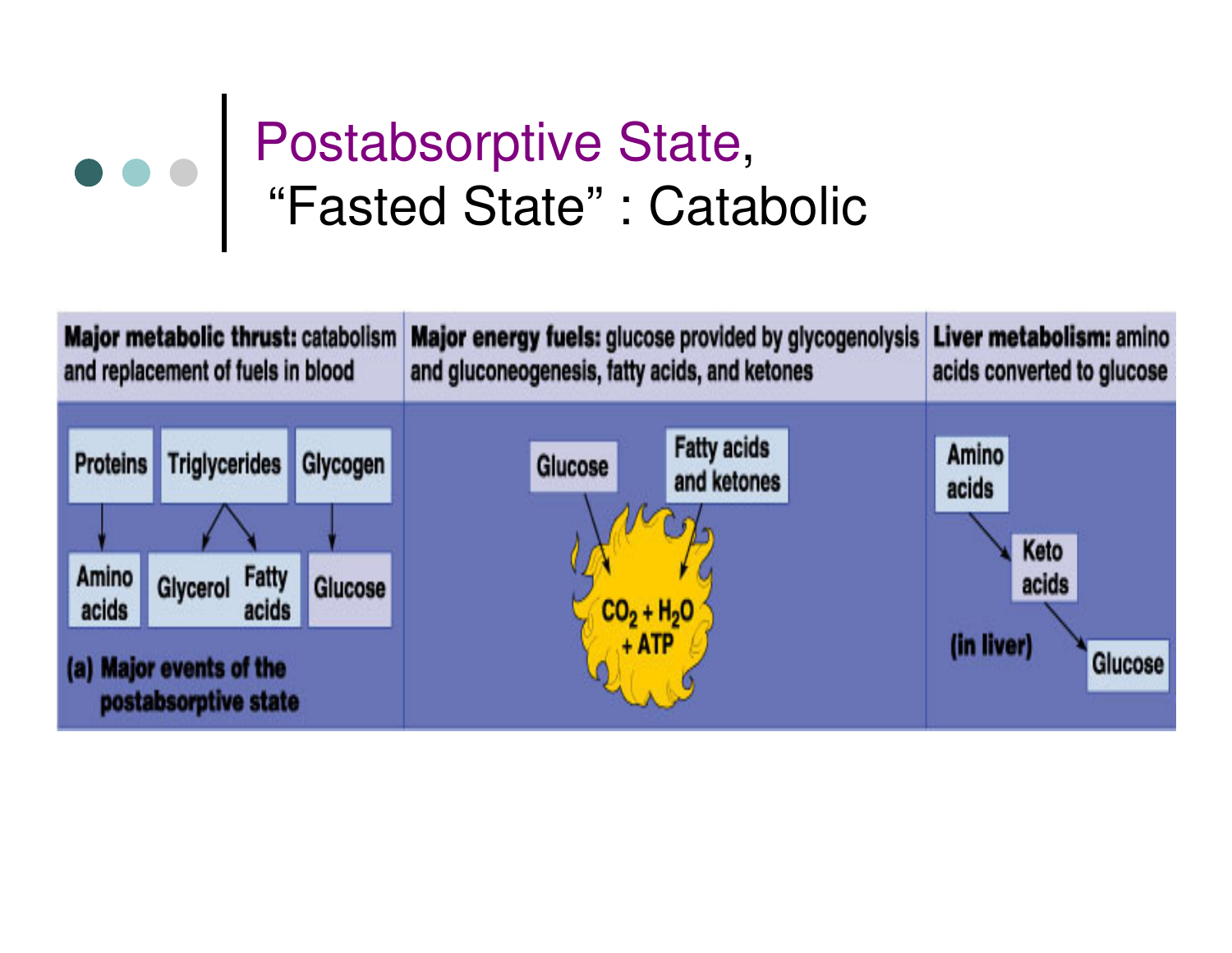### Postabsorptive State,

**O** The major metabolic thrust is catabolism and replacement of fuels in the blood

- **Proteins are broken down to amino** acids
- **Triglycerides are turned into glycerol** and fatty acids
- Glycogen becomes glucose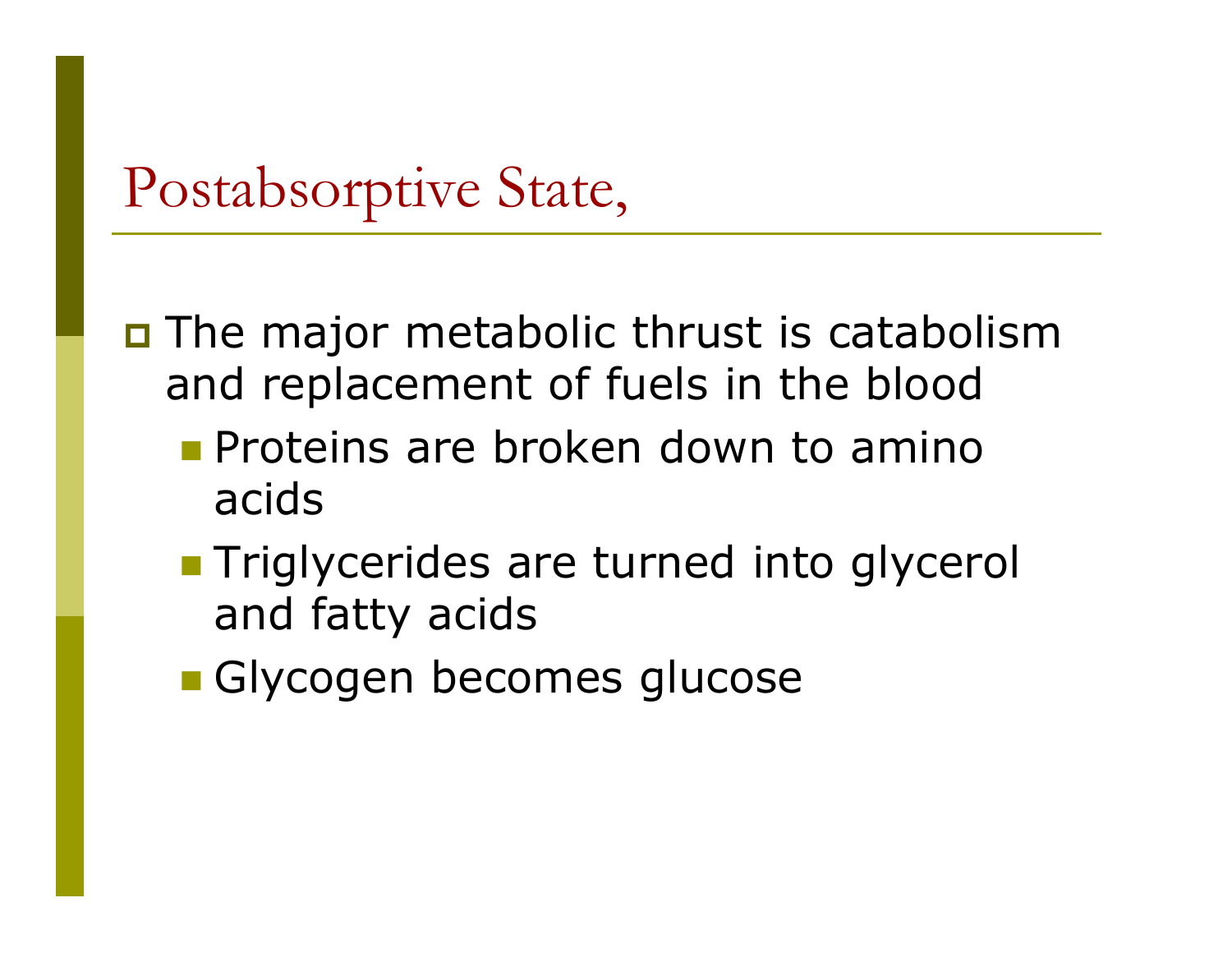#### **Q** Glucose is provided by glycogenolysis and gluconeogenesis

- $\Box$  Fatty acids and ketones are the major energy fuels
- **Q** Amino acids are converted to glucose in the liver
- **Pathways shift to maintain energy for** metabolism
- **□** Storage  $\rightarrow$  glucose in blood  $\rightarrow$  organs in need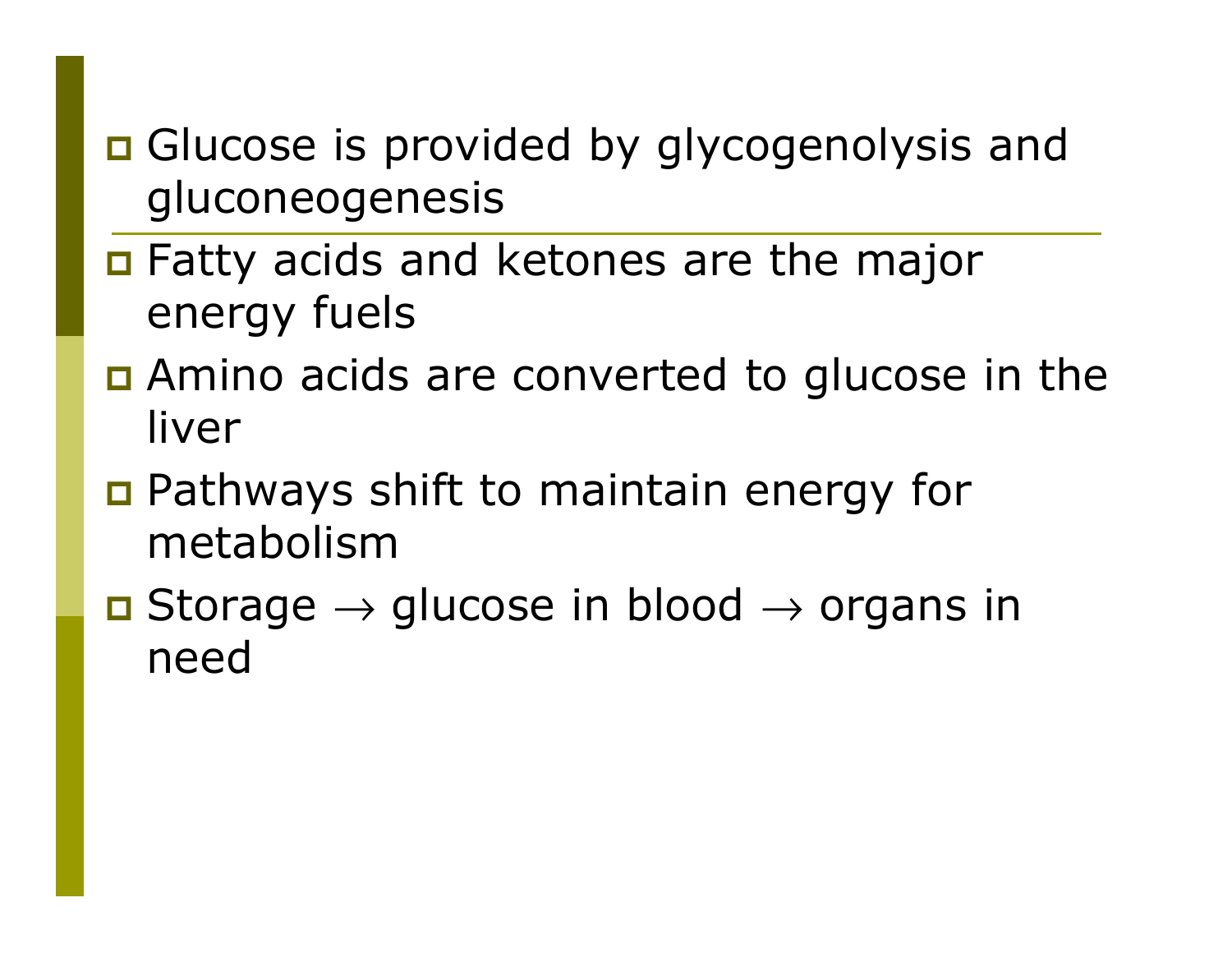#### Principle Pathways in the Postabsorptive State

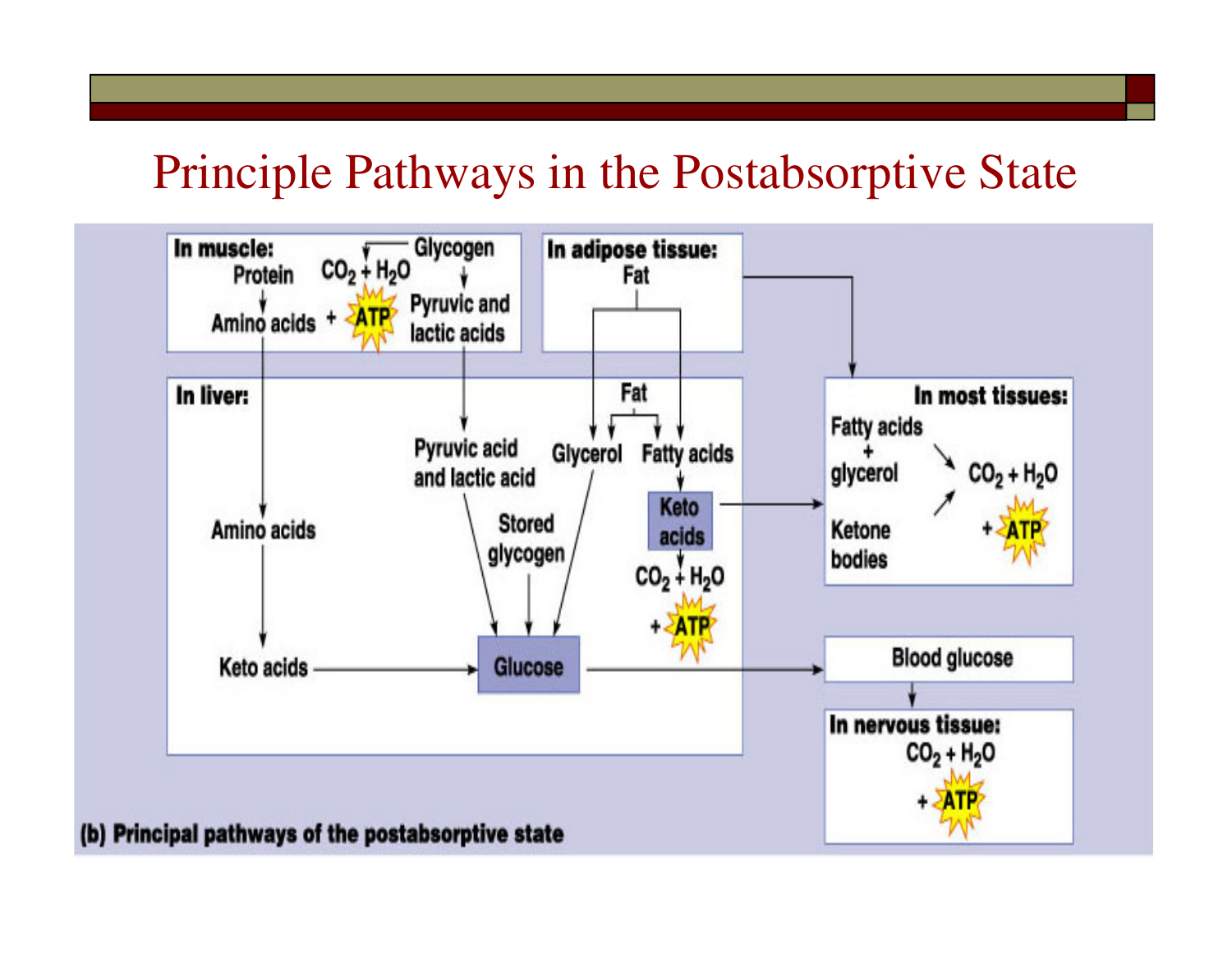Principle Pathways in the Postabsorptive State

- □ In muscle:
	- Protein is broken down to amino acids
	- **Glycogen is converted to ATP and pyruvic** acid (lactic acid in anaerobic states)
- Glucose from the liver is used by the nervous system to generate ATP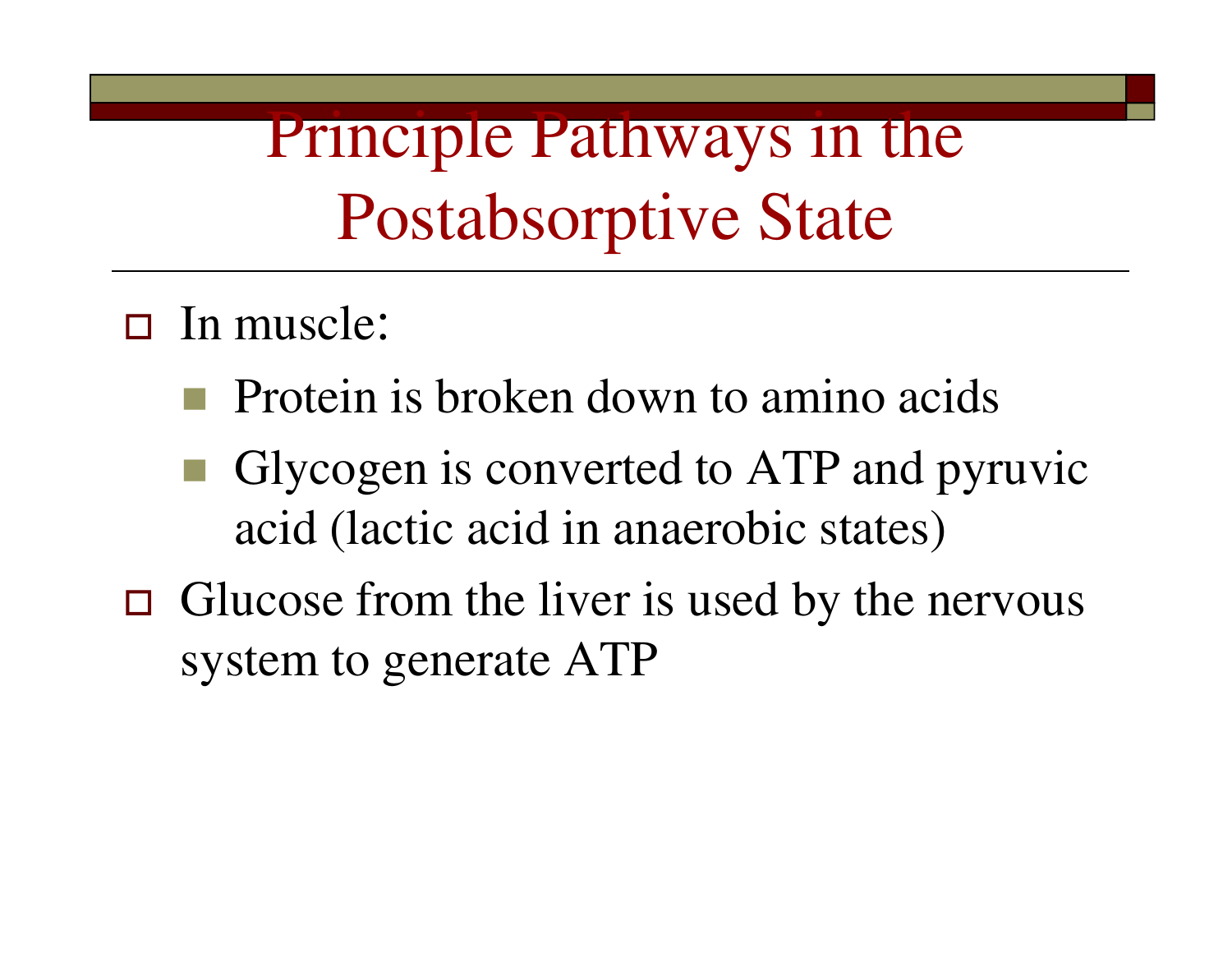# Principle Pathways in the Postabsorptive State

- $\Box$  In the liver:
	- Amino acids, pyruvic acid, stored glycogen, and fat are converted into glucose
	- - Fat is converted into keto acids that are used to make ATP
- $\Box$  Fatty acids (from adipose tissue) and ketone bodies (from the liver) are used in most tissue to make ATP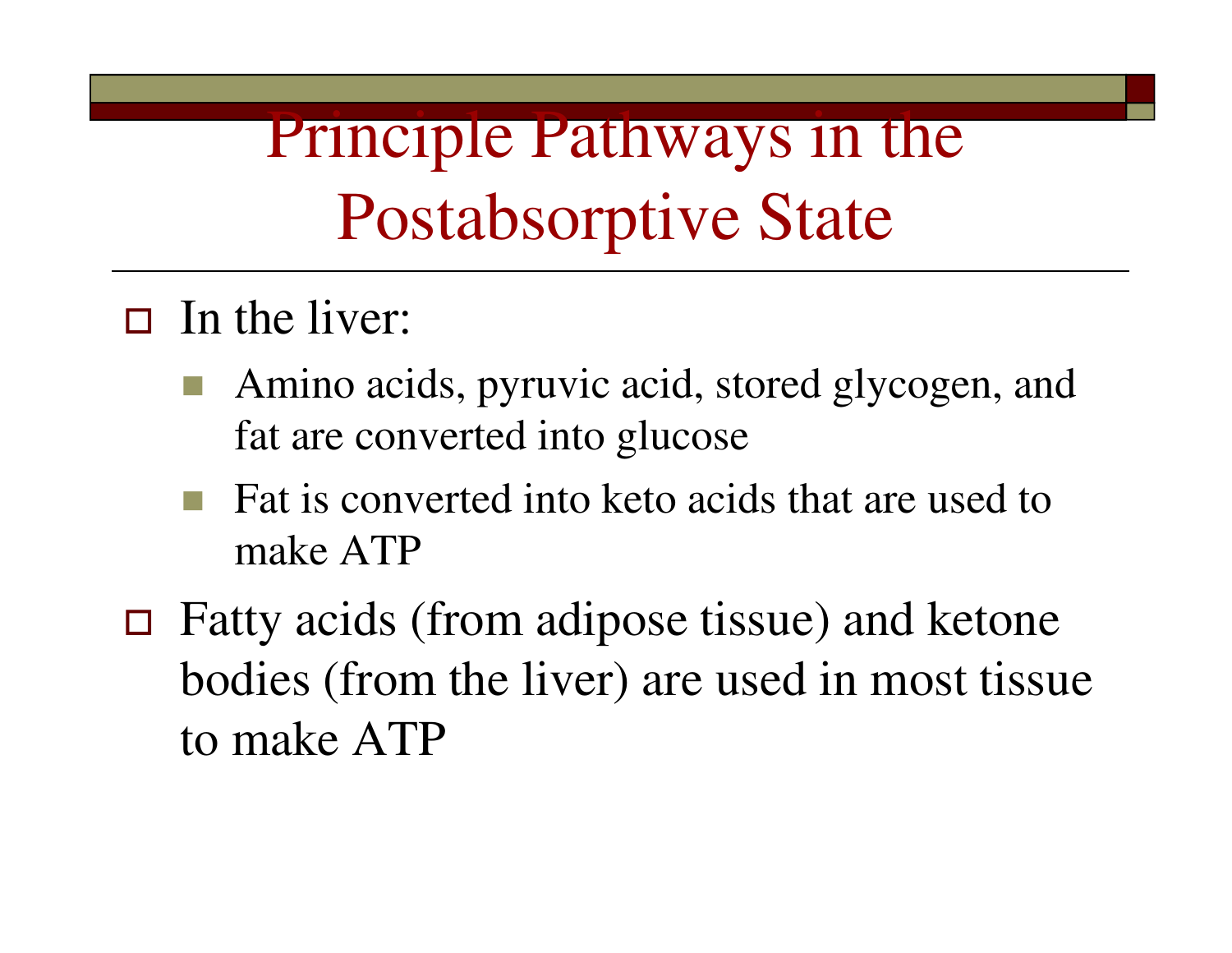#### DOMINATION OF INSULIN & GLUCAGON IN METABOLIC INTERACTION

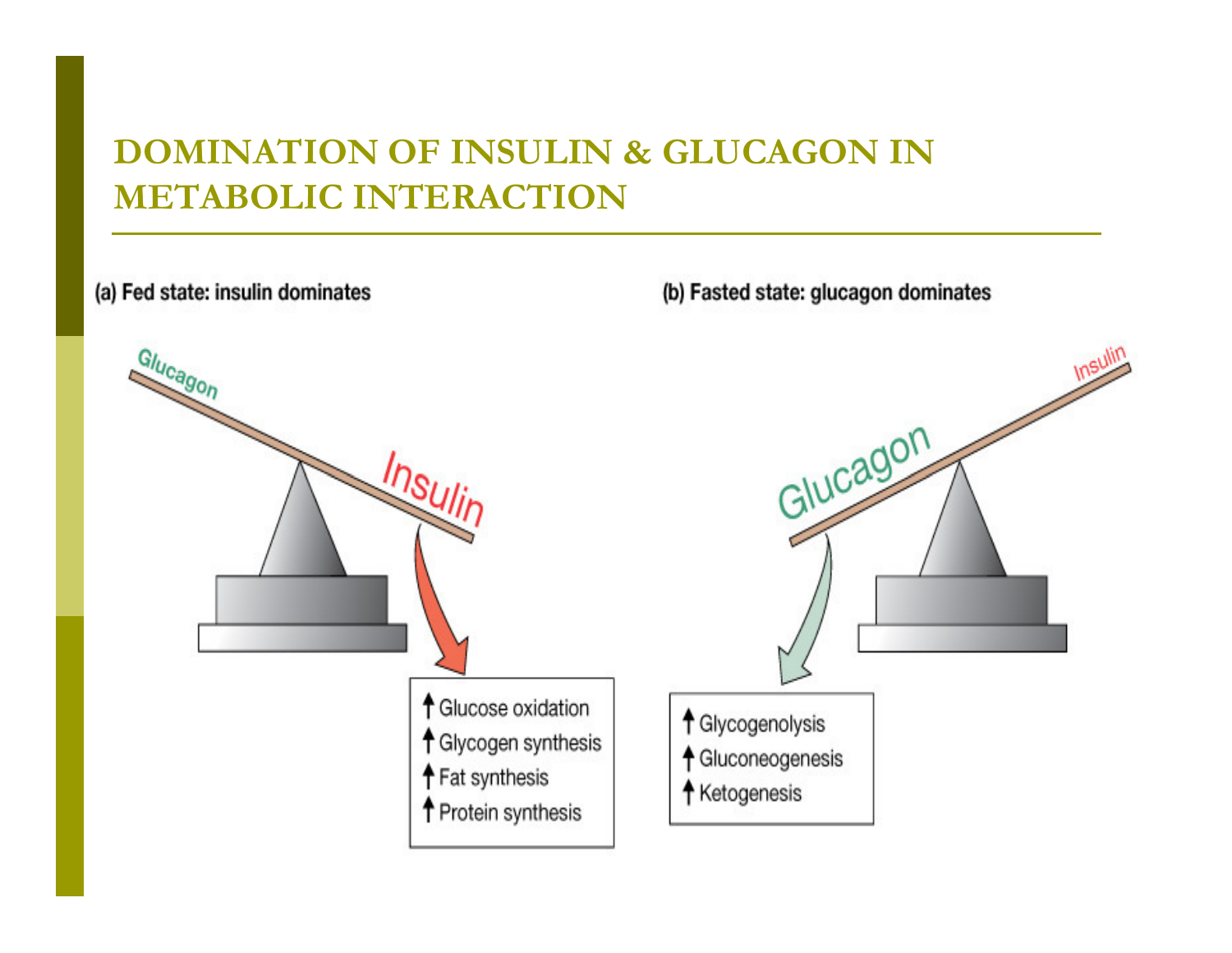# **Regulation by other hormones**

- Adrenalin , Cortisol
- Growth hormone
- Testosterone
- **•** Thyroid hormones